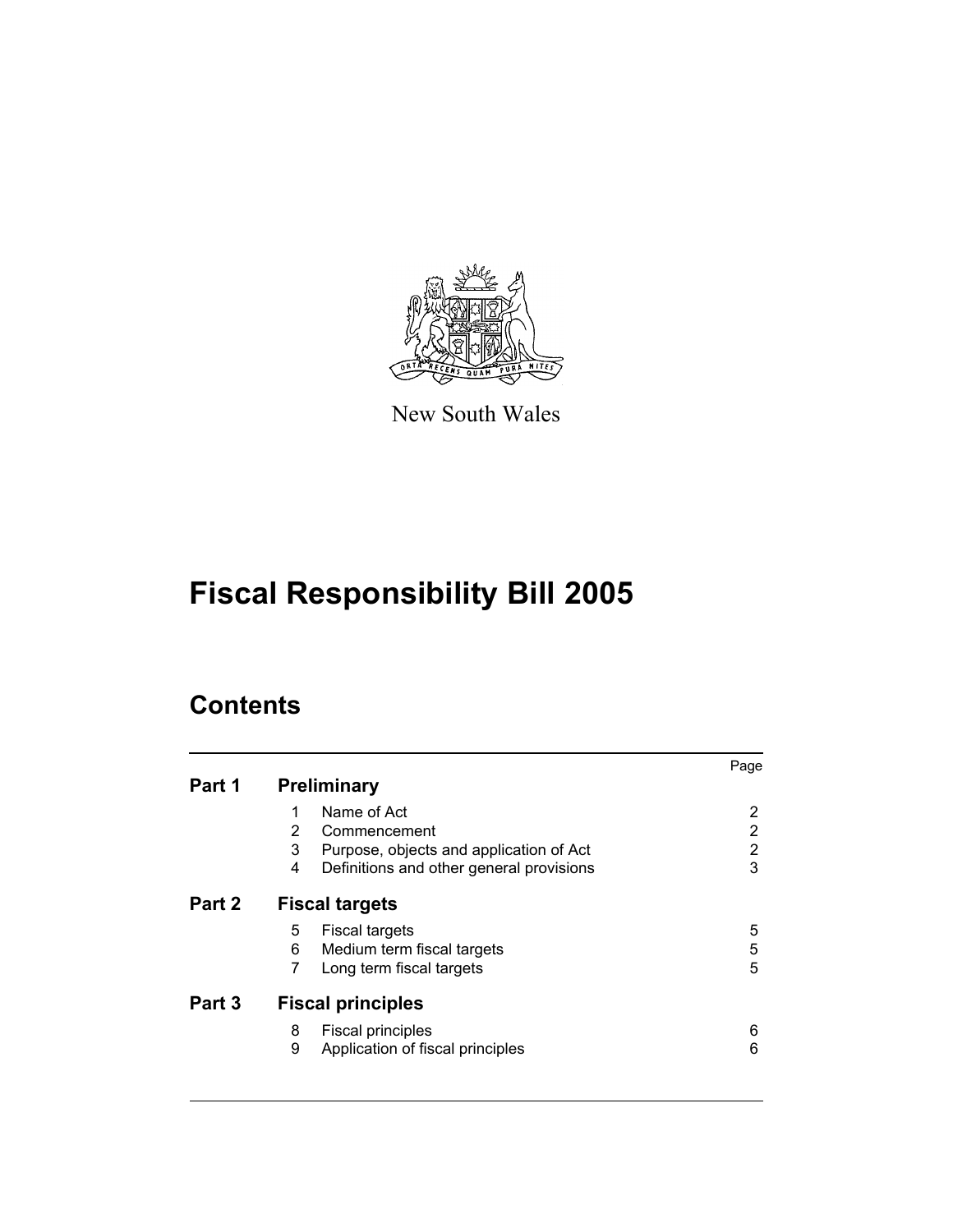### Fiscal Responsibility Bill 2005

**Contents** 

| <b>Schedule 1</b> |          | <b>Amendment of Public Finance and Audit Act</b><br>1983                                   | 12             |
|-------------------|----------|--------------------------------------------------------------------------------------------|----------------|
|                   | 26       | Further review of Act                                                                      | 11             |
|                   | 25       | Review of Act                                                                              | 11             |
|                   | 24       | Amendment of Public Finance and Audit Act 1983 No 152                                      | 10             |
|                   | 23       | Repeal of General Government Debt Elimination Act 1995<br>No 83                            | 10             |
|                   | 21<br>22 | <b>Effect of Act</b><br>Acts not affected by this Act                                      | 10<br>10       |
| Part 4            |          | <b>Miscellaneous</b>                                                                       |                |
|                   | 20       | Fiscal principle No 10-tax restraint                                                       | 8              |
|                   | 19       | Fiscal principle No 9-prudent risk management                                              | 8              |
|                   | 18       | Fiscal principle No 8-total asset management                                               | 8              |
|                   | 17       | Fiscal principle No 7—funding employer superannuation<br>liabilities                       | 8              |
|                   | 16       | Fiscal principle No 6—maintaining or increasing general<br>government sector net worth     | 7              |
|                   | 15       | Fiscal principle No 5-managing State finances with a<br>view to long-term fiscal pressures | $\overline{7}$ |
|                   | 14       | Fiscal principle No 4—evaluation of capital expenditure<br>proposals                       | $\overline{7}$ |
|                   | 13       | Fiscal principle No 3-managing public sector employee<br>costs                             | 7              |
|                   | 12       | Fiscal principle No 2-constrained growth in net cost of<br>services and expenses           | 6              |
|                   | 11       | Fiscal principle No 1-keeping the budget and forward<br>estimates in surplus               | 6              |
|                   | 10       | Impact of decisions of Commonwealth Grants Commission<br>etc                               | 6              |
|                   |          |                                                                                            | Page           |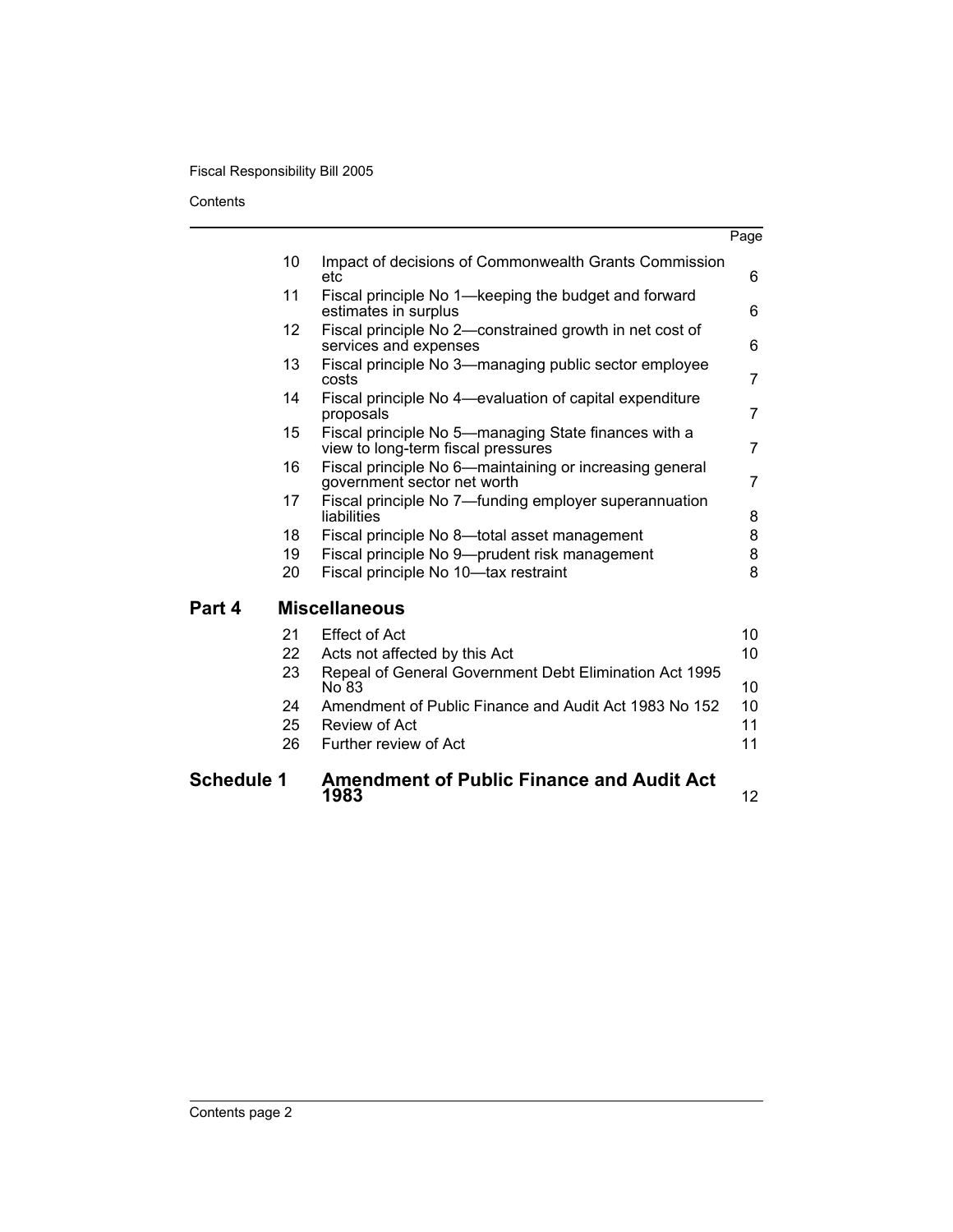*I certify that this PUBLIC BILL, which originated in the LEGISLATIVE ASSEMBLY, has finally passed the LEGISLATIVE COUNCIL and the LEGISLATIVE ASSEMBLY of NEW SOUTH WALES.*

> *Clerk of the Legislative Assembly. Legislative Assembly, Sydney, , 2005*



New South Wales

## **Fiscal Responsibility Bill 2005**

Act No , 2005

An Act with respect to fiscal targets and fiscal principles and to repeal the *General Government Debt Elimination Act 1995*; and for other purposes.

*I have examined this Bill, and find it to correspond in all respects with the Bill as finally passed by both Houses.*

*Chairman of Committees of the Legislative Assembly.*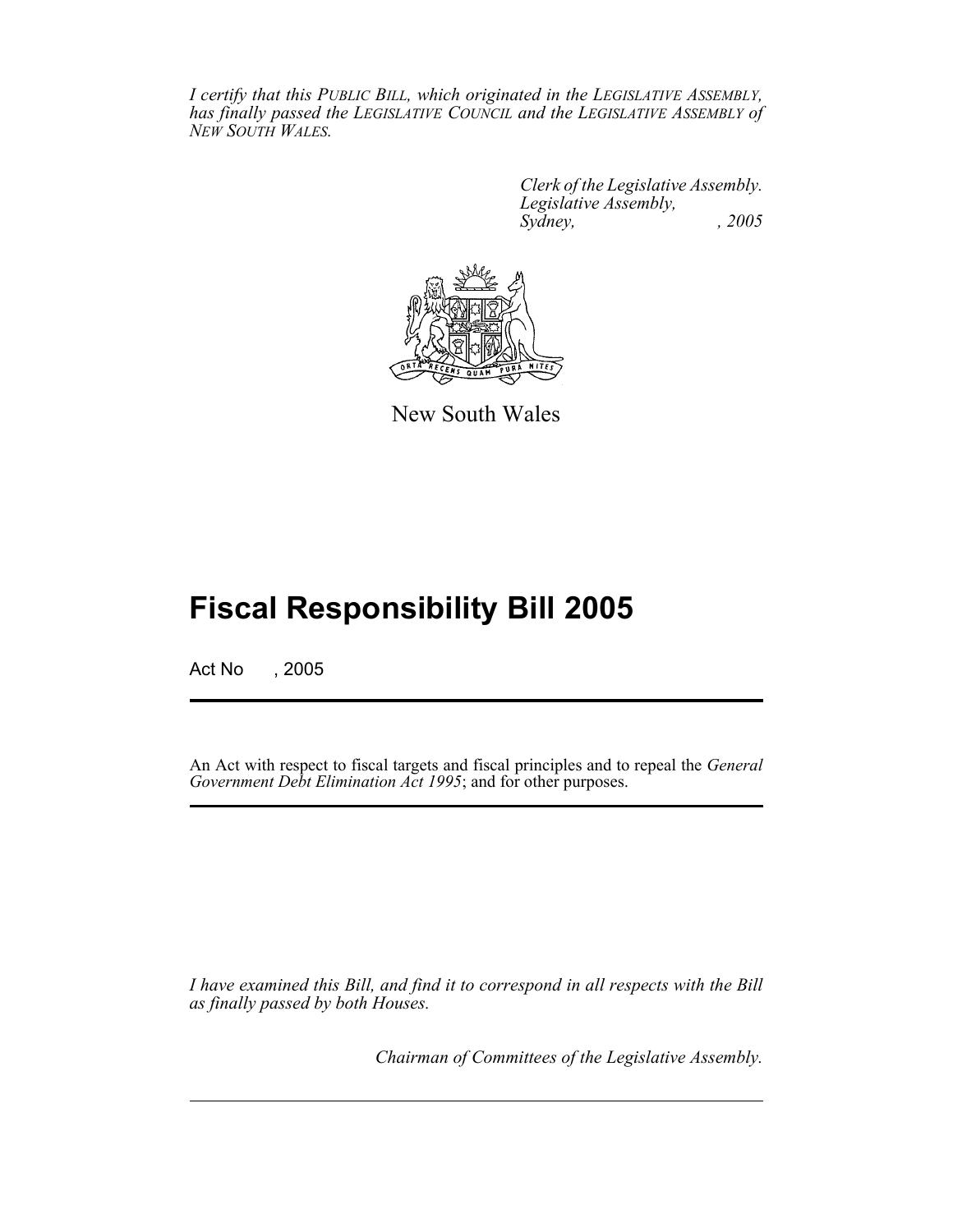Clause 1 Fiscal Responsibility Bill 2005

Part 1 Preliminary

**The Legislature of New South Wales enacts:**

## **Part 1 Preliminary**

#### **1 Name of Act**

This Act is the *Fiscal Responsibility Act 2005*.

#### **2 Commencement**

- (1) This Act commences, or is taken to have commenced, on 1 July 2005, except as provided by subsection (2).
- (2) Schedule 1 [3] commences:
	- (a) on the commencement of this Act, or
	- (b) on the commencement of Schedule 3.2 to the *Workers Compensation Amendment (Insurance Reform) Act 2003*,

whichever is the later.

#### **3 Purpose, objects and application of Act**

(1) The purpose of this Act is to provide the framework for the conduct of New South Wales fiscal policy, with a view to maintaining financial results that are fiscally sustainable in the medium and long term.

**Note.** Fiscal sustainability requires that the Government be able to manage financial risks and financial shocks in future periods without having to introduce significant and economically or socially destabilising expenditure or revenue adjustments in those future periods. What is considered consistent with fiscal sustainability will vary depending on the strength and outlook for the economy, the structure of expenditure and revenue of the budget, the outlook for the State's credit rating, demographic and social trends that will affect the budget, and the nature of financial risks faced by the Government at any given time.

- (2) The following principles are to be employed in meeting the purpose of this Act:
	- (a) to set out fiscal targets and fiscal principles for the State,
	- (b) to make it a goal for the Government to pursue its policy objectives in accordance with those fiscal targets and fiscal principles,
	- (c) to provide for progress reports on those fiscal targets and fiscal principles in the annual budget papers,
	- (d) to provide for reports on departures from those fiscal targets and fiscal principles to be prepared by the Treasurer.
- (3) This Act applies to and in respect of the State budget.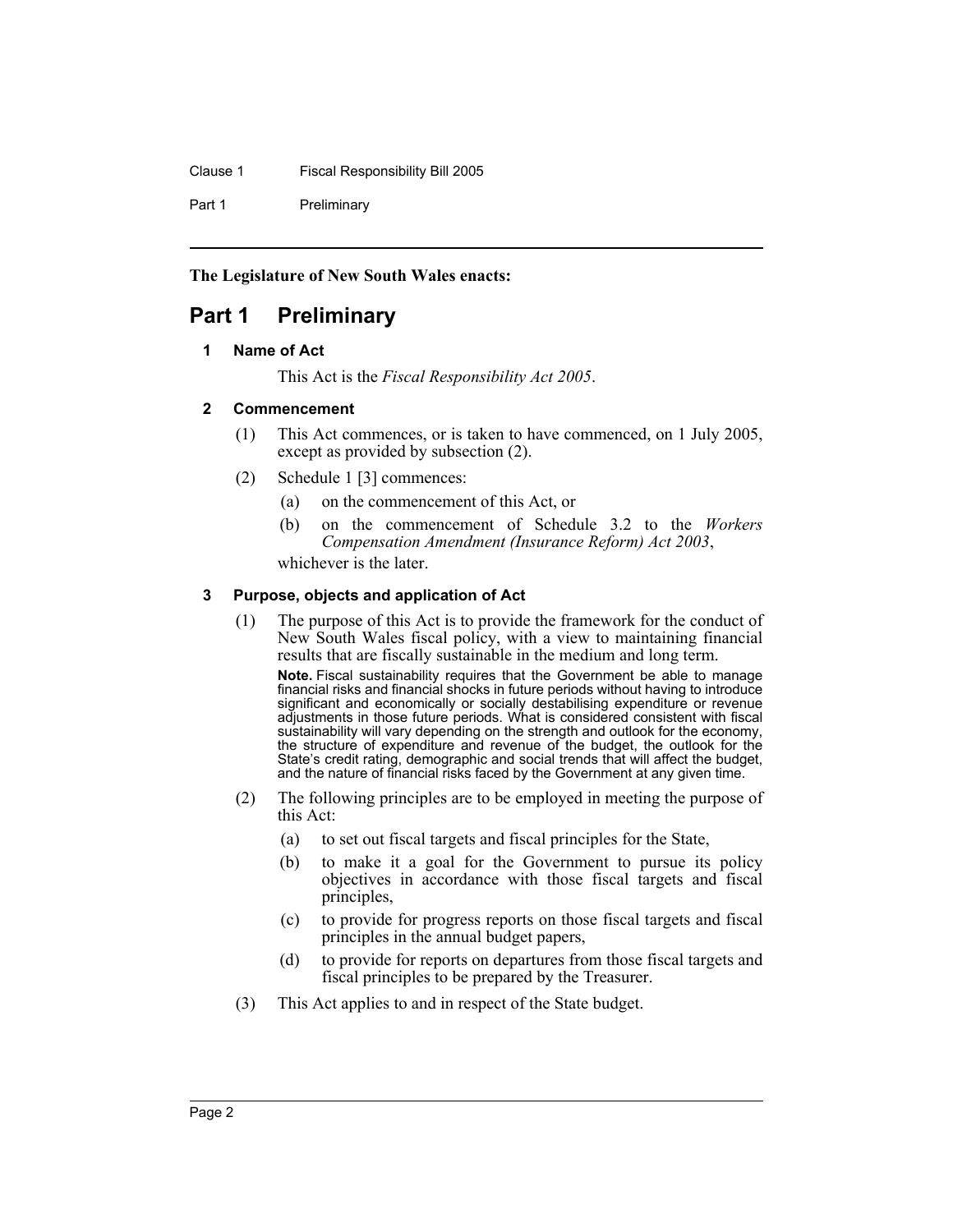Fiscal Responsibility Bill 2005 Clause 4

Preliminary **Preliminary Preliminary Part 1** 

#### **4 Definitions and other general provisions**

(1) In this Act:

*budget papers* means the budget papers of the Government tabled in Parliament in connection with annual Appropriation Bills.

*financial asset* means a financial asset as described in accordance with GFS.

*general government net financial liabilities* includes all liabilities of the general government sector (such as unfunded superannuation and insurance liabilities) less all financial assets held by the general government sector (such as cash, advances and investments except for the Government's equity in the public financial enterprise sector and the public trading enterprise sector).

*general government sector* means New South Wales agencies or activities listed or described as part of the general government sector by the Australian Bureau of Statistics (which are listed or described in accordance with international statistics conventions).

*government finance statistics* or *GFS* means Australian Bureau of Statistics principles for the presentation of government finances (which are based on international statistics conventions).

*net cost of services* means the total cost of services less any revenue retained by agencies involved in the provision of the services.

*net operating result* means the excess of total revenue over total expenses as described for GFS.

**Note.** Net operating result excludes expenditure on the acquisition of capital assets, but includes the consumption of capital (depreciation).

*net worth* means total assets less total liabilities as described for GFS.

*public financial enterprise sector* means New South Wales agencies or activities listed or described as part of the public financial corporation sector by the Australian Bureau of Statistics (which are listed or described in accordance with international statistics conventions).

**Note.** The Australian Bureau of Statistics refers to the public financial enterprise sector as public financial corporations.

*public trading enterprise sector* means New South Wales agencies or activities listed or described as part of the public non-financial corporation sector by the Australian Bureau of Statistics (which are listed or described in accordance with international statistics conventions).

*total state sector* means the general government sector, the public financial enterprise sector and the public trading enterprise sector.

*underlying general government net debt* means the sum of the deposits held by, advances received by and borrowings made by the general government sector less the sum of cash and deposits held by, advances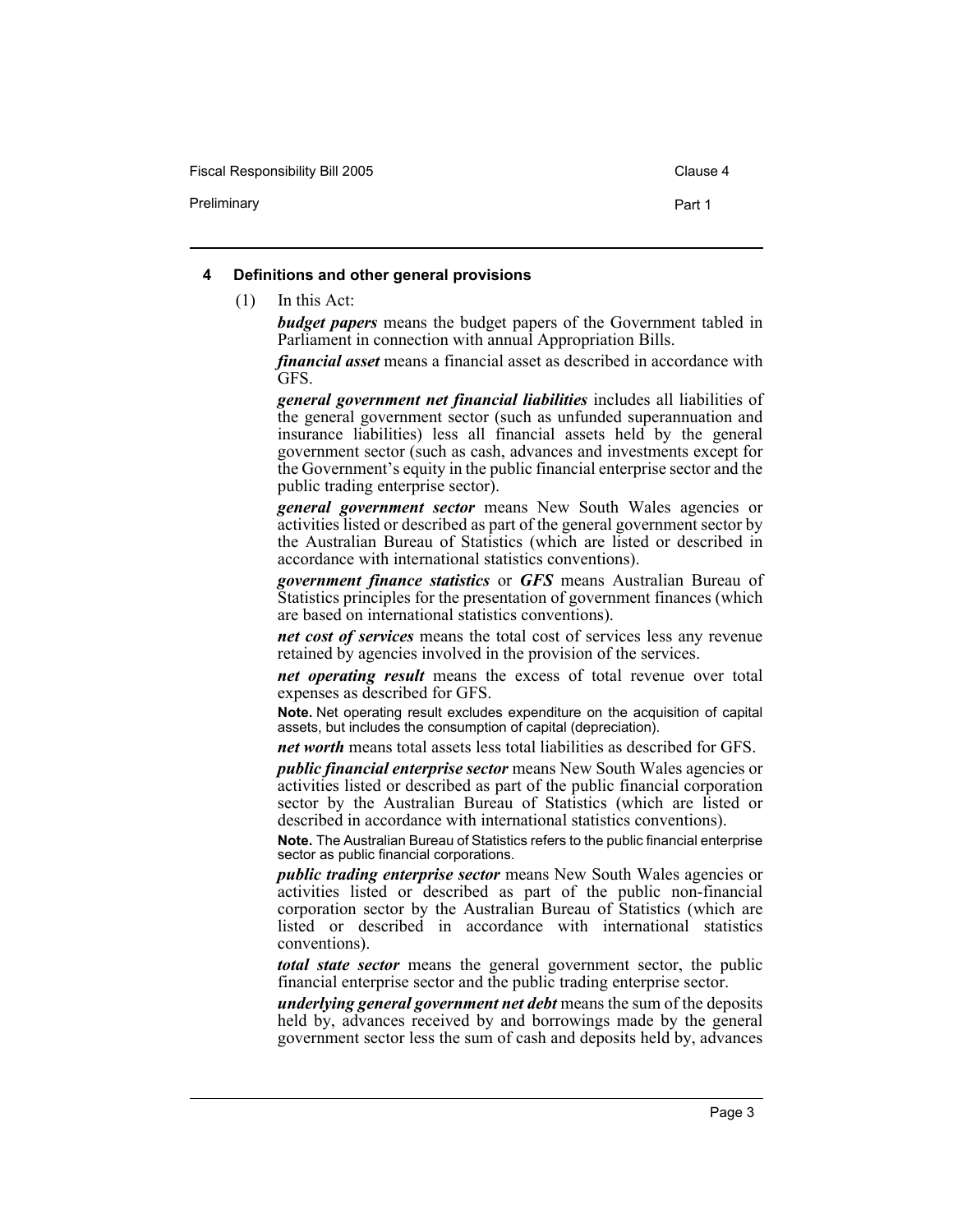#### Clause 4 Fiscal Responsibility Bill 2005

#### Part 1 Preliminary

paid and investments, loans and placements made by the general government sector (as described for GFS). It excludes financial assets that are allocated to fund other liabilities through legislation or contract (for example, the net financial assets of the Liability Management Ministerial Corporation).

- (2) A reference in the definitions of *general government sector*, *public financial enterprise sector* and *public trading enterprise sector* in subsection (1) to agencies or activities listed or described by the Australian Bureau of Statistics is a reference to agencies or activities listed or described by the Bureau for the purposes of the preparation of GFS.
- (3) Notes included in this Act do not form part of this Act.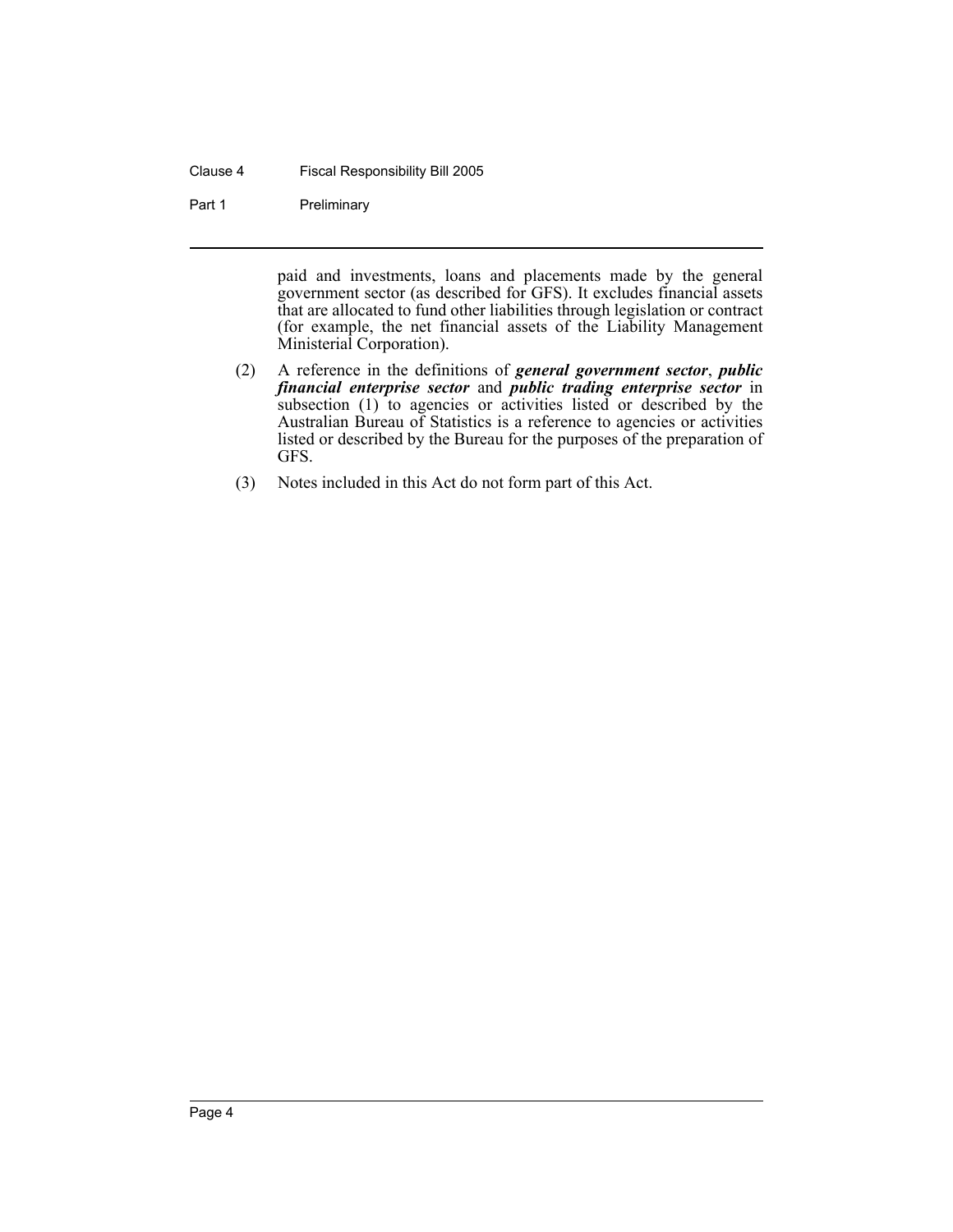Fiscal Responsibility Bill 2005 Clause 5

## **Part 2 Fiscal targets**

#### **5 Fiscal targets**

- (1) For the purposes of this Act, the fiscal targets are as set out in this Part.
- (2) The fiscal targets comprise:
	- (a) the medium term fiscal targets, and
	- (b) the long term fiscal targets.
- (3) The fiscal targets are to be achieved in the context of maintaining prudent, commercially sound debt levels for the agencies or activities comprising the public trading enterprise sector.

#### **6 Medium term fiscal targets**

The medium term fiscal targets are:

- (a) to reduce the level of general government net financial liabilities as a proportion of gross state product to 7.5 per cent or less by 30 June 2010, and
- (b) to maintain underlying general government net debt as a proportion of gross state product at or below its level as at 30 June 2005, unless an increase is required in net debt to reduce one or more components of general government net financial liabilities.

#### **7 Long term fiscal targets**

The long term fiscal targets are:

- (a) to reduce the level of general government net financial liabilities as a proportion of gross state product to 6 per cent or less by 30 June 2015, and
- (b) to maintain underlying general government net debt as a proportion of gross state product at or below its level as at 30 June 2005, unless an increase is required in net debt to reduce one or more components of general government net financial liabilities, and
- (c) to eliminate total state sector unfunded superannuation liabilities by 30 June 2030.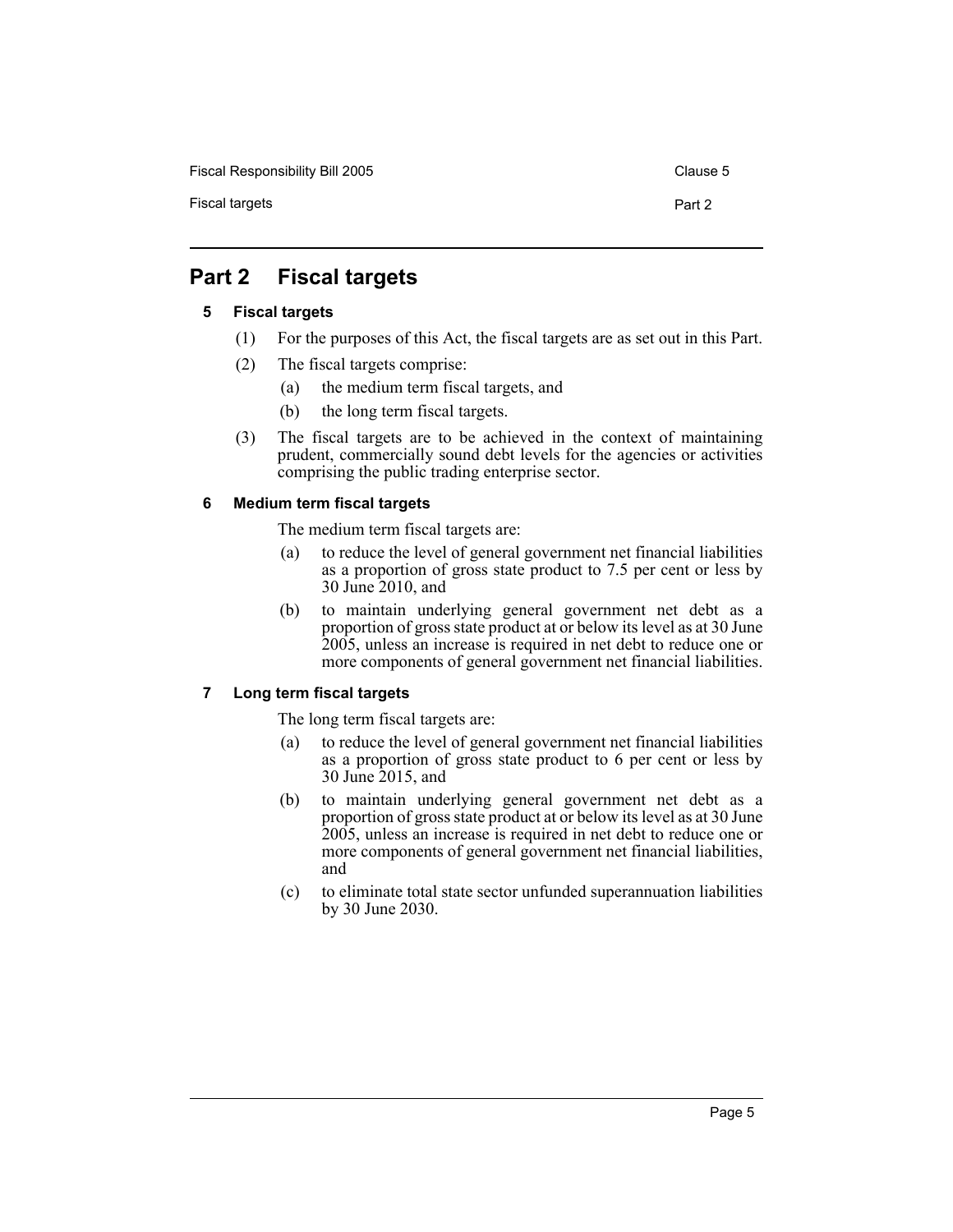Part 3 Fiscal principles

## **Part 3 Fiscal principles**

#### **8 Fiscal principles**

For the purposes of this Act, the fiscal principles are as set out in this Part.

#### **9 Application of fiscal principles**

- (1) The fiscal principles relate to sound financial management, and accordingly the Government should aim to pursue its policy objectives in accordance with those principles.
- (2) Those principles may be departed from in the presentation and implementation of the budget, but any departure should be temporary.
- (3) The Treasurer is to include in the budget papers a statement containing the following:
	- (a) the reasons for the departure,
	- (b) the approach to be taken to enable a return to the principles,
	- (c) the time frame within which a return to the principles should occur.

#### **10 Impact of decisions of Commonwealth Grants Commission etc**

The application of the fiscal principles and targets in determining the tax and other fiscal policies of the Government is subject to Commonwealth/State financial arrangements and the impact of decisions of the Commonwealth Grants Commission.

#### **11 Fiscal principle No 1—keeping the budget and forward estimates in surplus**

Fiscal principle No 1 is that the budget should be framed so as to achieve a net operating result for the general government sector that is a surplus consistent with the fiscal targets.

#### **12 Fiscal principle No 2—constrained growth in net cost of services and expenses**

- (1) Fiscal principle No 2 is that growth in net cost of services and expenses of the general government sector is to be managed in accordance with the objective of prudently managing State finances.
- (2) For the purposes of this section, the average annual growth in net cost of services and expenses of the general government sector on a GFS basis is to be calculated for:
	- (a) the 4-year period ending with, and inclusive of, the financial year prior to the budget year, and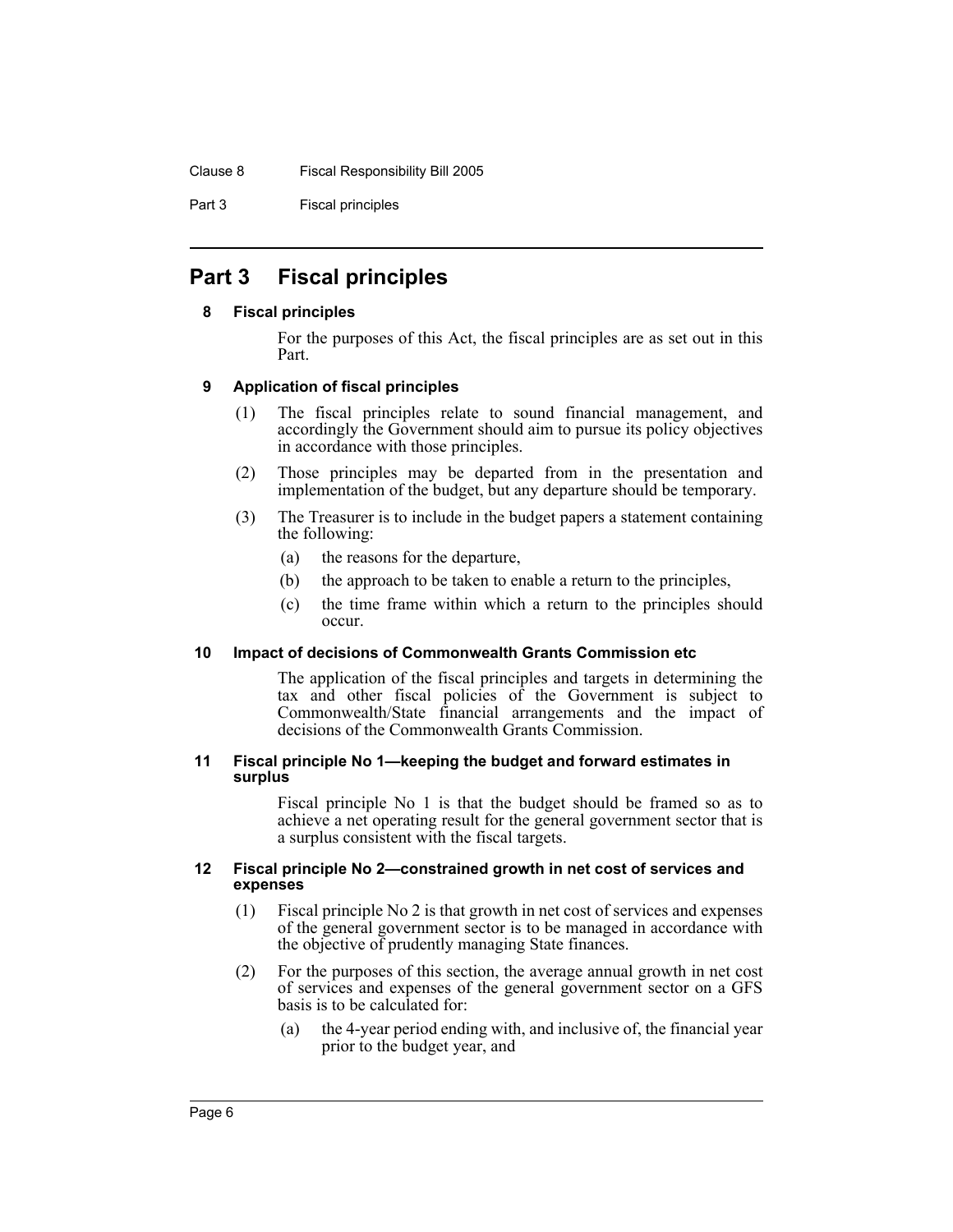| Fiscal Responsibility Bill 2005 | Clause 13 |
|---------------------------------|-----------|
| Fiscal principles               | Part 3    |

- (b) the 4-year budget and forward estimates period commencing with the budget year.
- (3) For each of the 4-year periods referred to in subsection (2), the average annual growth in net cost of services and expenses is to be kept at or below long-term average revenue growth. An assessment of past and prospective long-term average revenue growth is to be reported each year in the budget.
- (4) The calculations required by subsection (2) (a) and (b) are to be reported in the annual budget papers.

#### **13 Fiscal principle No 3—managing public sector employee costs**

- (1) Fiscal principle No 3 is that government policy with respect to negotiating rates of pay and related conditions of employment of general government sector employees is to be consistent with the fiscal targets.
- (2) In negotiating rates of pay for employees, public trading enterprises are to take into account conditions in their industry and the government's policy for negotiating rates of pay and related conditions of employment of general government sector employees.

#### **14 Fiscal principle No 4—evaluation of capital expenditure proposals**

Fiscal principle No 4 is that capital expenditure proposals are to be evaluated in accordance with government procurement policy requirements.

#### **15 Fiscal principle No 5—managing State finances with a view to long-term fiscal pressures**

- (1) Fiscal principle No 5 is that the budget should be framed taking into account the anticipated future fiscal gap likely to develop as a result of increased spending pressures associated with the ageing of the population and other long-term trends.
- (2) An assessment of long-term fiscal gaps is to be presented in the 2006–2007 budget papers and is to be updated in the budget papers in conjunction with the 5-yearly review of this Act.
- (3) An assessment of the impact of budget measures in respect of expenses and revenue on long-term fiscal gaps is to be presented in the annual budget papers.

#### **16 Fiscal principle No 6—maintaining or increasing general government sector net worth**

(1) Fiscal principle No 6 is that general government sector net worth should at least be maintained in real terms from year to year.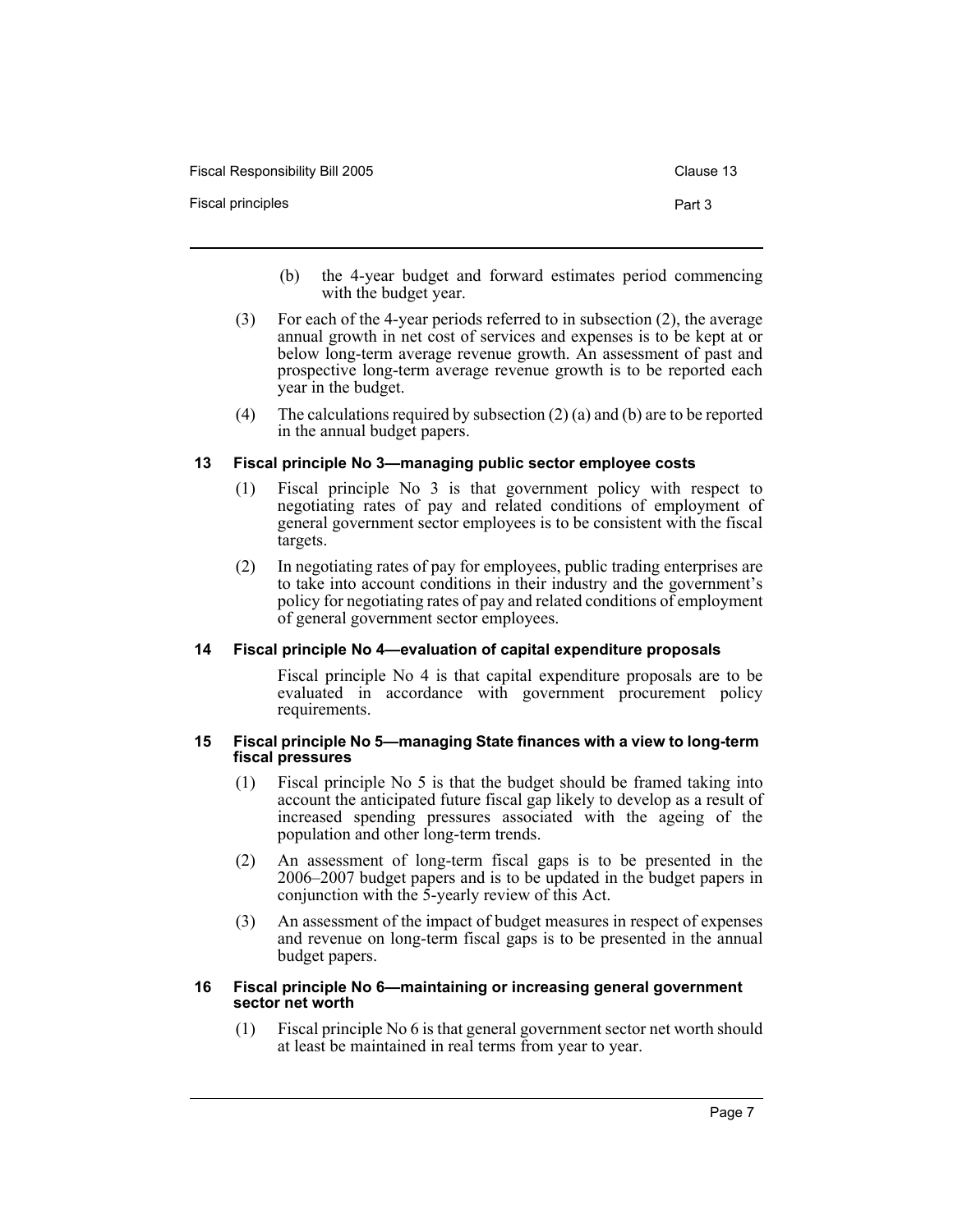Part 3 Fiscal principles

(2) Measures taken to implement this fiscal principle are to be identified and subject to progress reports in the annual budget papers.

#### **17 Fiscal principle No 7—funding employer superannuation liabilities**

- (1) Fiscal principle No 7 is that employer superannuation liabilities are to be managed and funded so as to eliminate total state sector unfunded superannuation liabilities by 30 June 2030 and that the manner of management and funding of these liabilities is to be subject to periodic review.
- (2) Measures taken to implement this fiscal principle are to be identified and subject to progress reports in the annual budget papers.

#### **18 Fiscal principle No 8—total asset management**

- (1) Fiscal principle No 8 is that government agencies must align their physical asset management practices (on a whole-of-life basis) with their service delivery priorities and strategies.
- (2) Measures taken to implement this fiscal principle are to be identified and subject to progress reports in the annual budget papers.

#### **19 Fiscal principle No 9—prudent risk management**

- (1) Fiscal principle No 9 is that financial risk is to be managed prudently on the basis of sound risk management principles.
- (2) For the purposes of this section, the management of financial risk comprises the following:
	- (a) maintaining total state sector net financial liabilities at prudent levels,
	- (b) managing risks associated with contingent liabilities,
	- (c) managing risks associated with the total state sector's debt and financial assets, including commercial risks arising from the ownership of public trading enterprises.
- (3) Measures taken to implement this fiscal principle are to be identified and subject to progress reports in the annual budget papers.

#### **20 Fiscal principle No 10—tax restraint**

(1) Fiscal principle No 10 is that any adjustments to legislated tax rates, thresholds and bases are to be made with the maximum possible restraint having regard to the effect of these adjustments on the overall level of tax revenue, and policies should be pursued that are consistent with a reasonable degree of predictability and stability of tax rates, thresholds and bases for future years.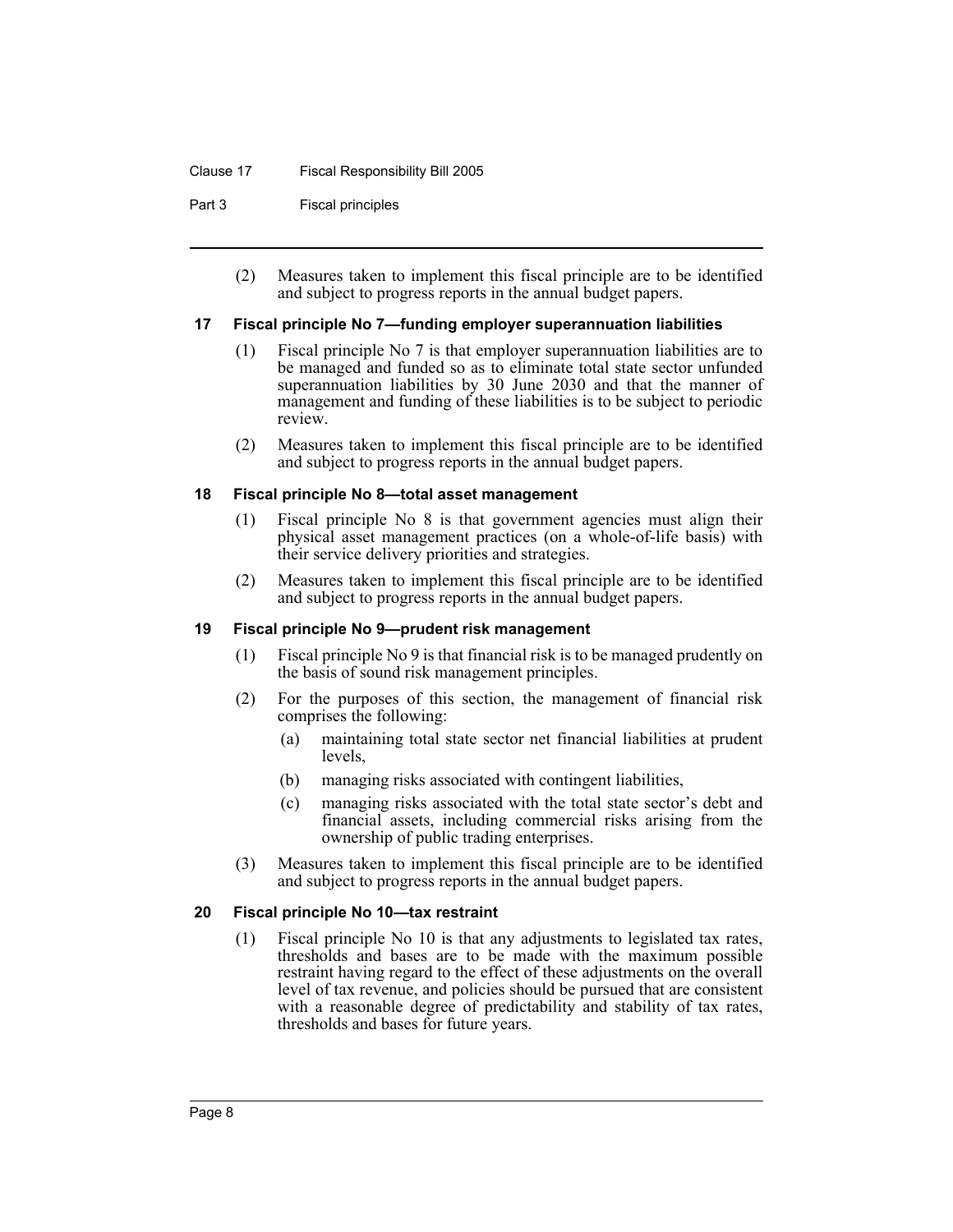| Fiscal Responsibility Bill 2005 | Clause 20 |
|---------------------------------|-----------|
| Fiscal principles               | Part 3    |
|                                 |           |

(2) The estimated impact of proposed tax policy changes in the year of implementation and, where different, in a full year, is to be reported in the budget papers.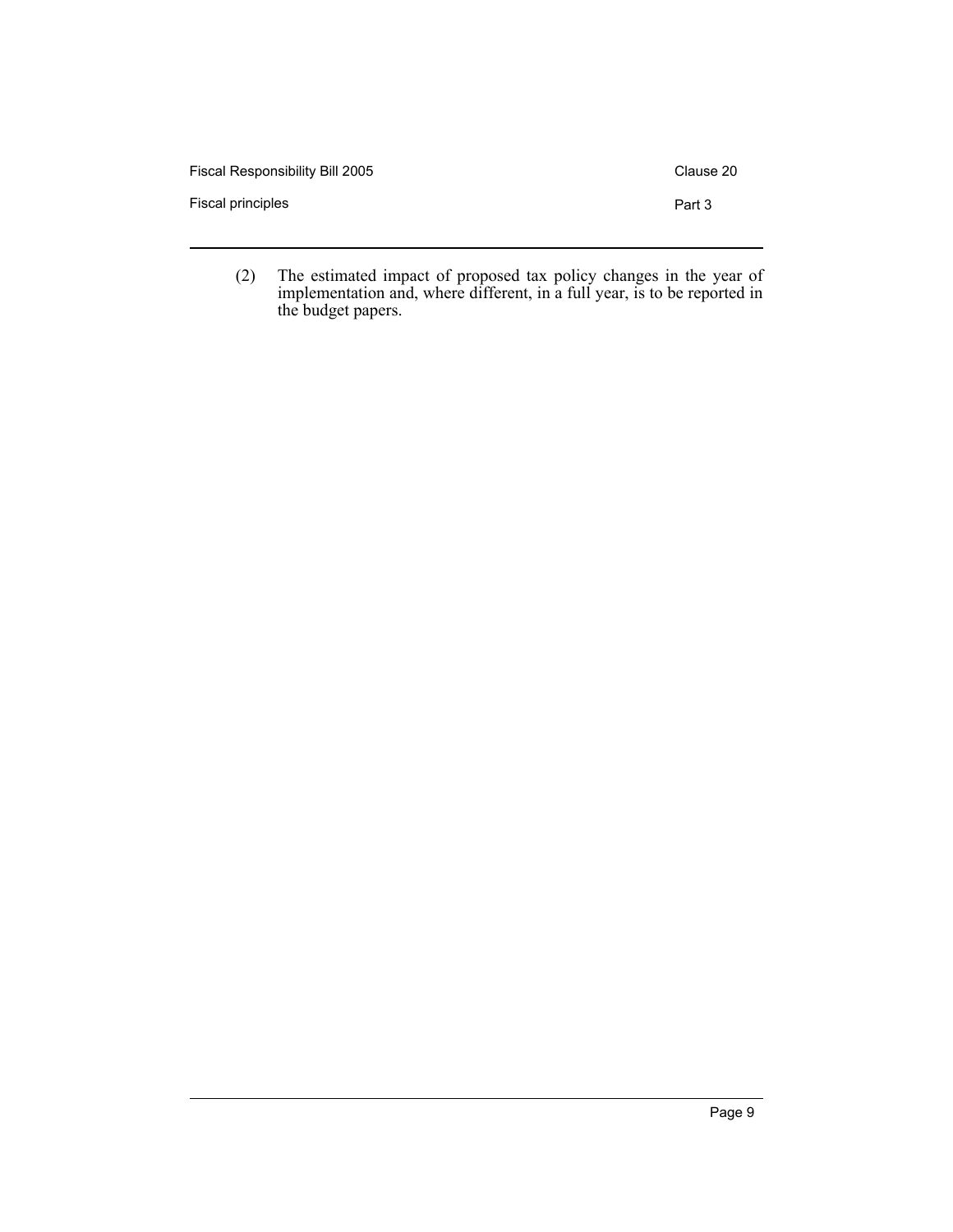Part 4 Miscellaneous

## **Part 4 Miscellaneous**

#### **21 Effect of Act**

- (1) Nothing in this Act places on any person any obligation enforceable in a court of law or administrative review body.
- (2) Without limiting subsection (1), a failure to comply with a provision of this Act:
	- (a) does not prevent the introduction of any Bill in, or the passage of a Bill through, a House of Parliament or prevent assent being given to any Bill, and
	- (b) does not affect the validity of any legislation, and
	- (c) does not affect the validity of any action taken by any public official or agency, and
	- (d) does not expose any person to civil or criminal liability.
- (3) Accordingly, no court or administrative review body has jurisdiction or power to consider any question involving compliance or non-compliance with this Act.
- (4) This section does not apply to the other provisions of this Part or to Schedule 1.

#### **22 Acts not affected by this Act**

This Act does not affect the provisions of any of the following Acts:

*Annual Reports (Departments) Act 1985*

*Annual Reports (Statutory Bodies) Act 1984*

*Public Authorities (Financial Arrangements) Act 1987*

*Public Finance and Audit Act 1983*

*State Owned Corporations Act 1989*

**Note.** Within-year reporting requirements are contained in sections 6 and 8 of the *Public Finance and Audit Act 1983*.

#### **23 Repeal of General Government Debt Elimination Act 1995 No 83**

The *General Government Debt Elimination Act 1995* is repealed.

#### **24 Amendment of Public Finance and Audit Act 1983 No 152**

The *Public Finance and Audit Act 1983* is amended as set out in Schedule 1.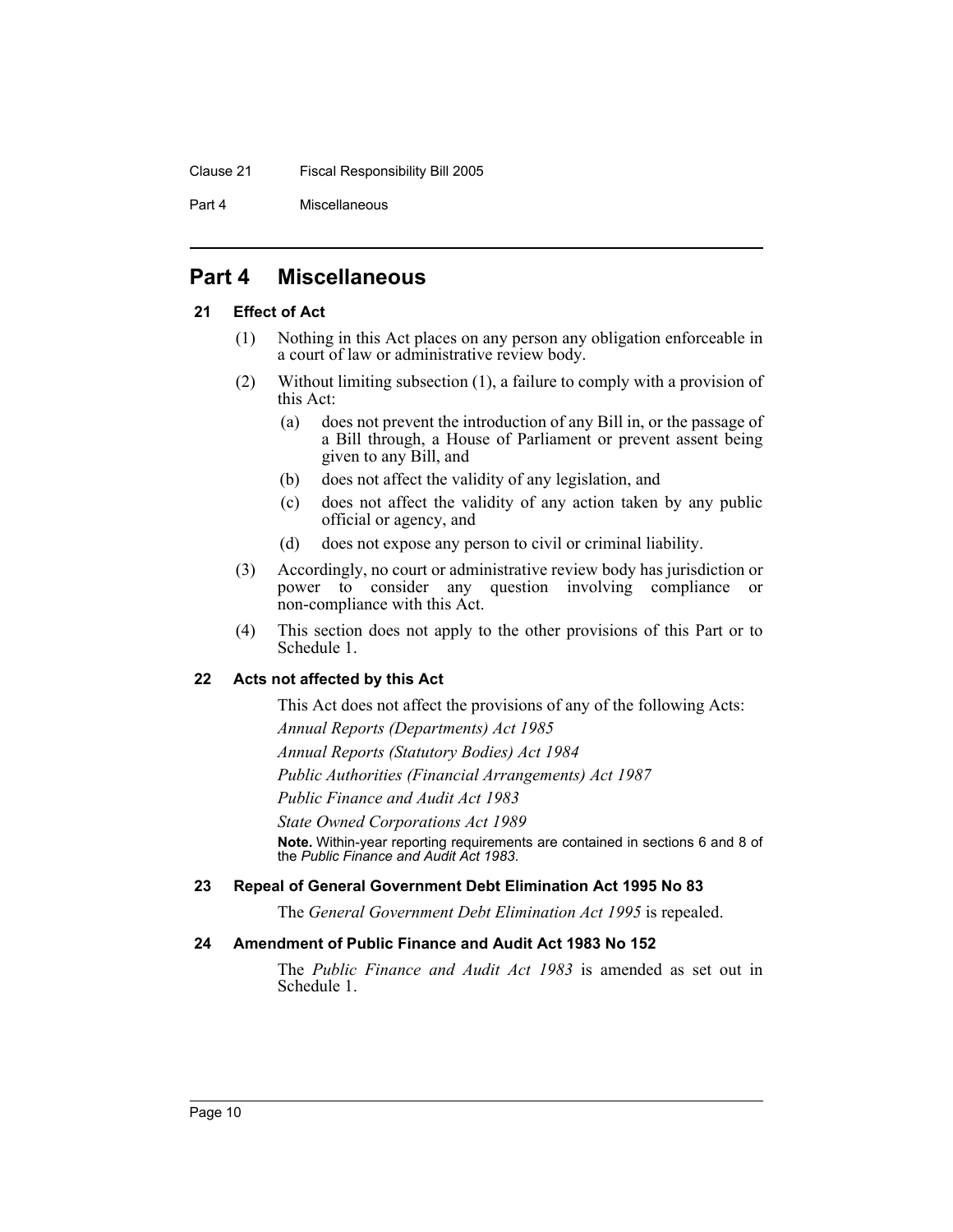Fiscal Responsibility Bill 2005 Clause 25 Miscellaneous Part 4

#### **25 Review of Act**

- (1) The Treasurer is to review this Act to determine whether the policy objectives of the Act remain valid and whether the terms of the Act remain appropriate for securing those objectives.
- (2) The review is to be undertaken as soon as possible after the period of 5 years from the date of assent to this Act.
- (3) A report of the outcome of the review is to be tabled in each House of Parliament within 12 months after the end of the period of 5 years.

#### **26 Further review of Act**

- (1) As soon as possible after the period of 10 years from the date of assent to this Act, the Treasurer is to review this Act to determine whether the policy objectives of the Act remain valid and whether the terms of the Act remain appropriate for securing those objectives.
- (2) A report of the outcome of the review is to be tabled in each House of Parliament within 12 months after the end of that period of 10 years.
- (3) If a House of Parliament is not sitting when the Treasurer seeks to present the report in accordance with subsection (2), the Treasurer is to present the report to the Clerk of the House concerned to be dealt with in accordance with section 63C of the *Public Finance and Audit Act 1983*.